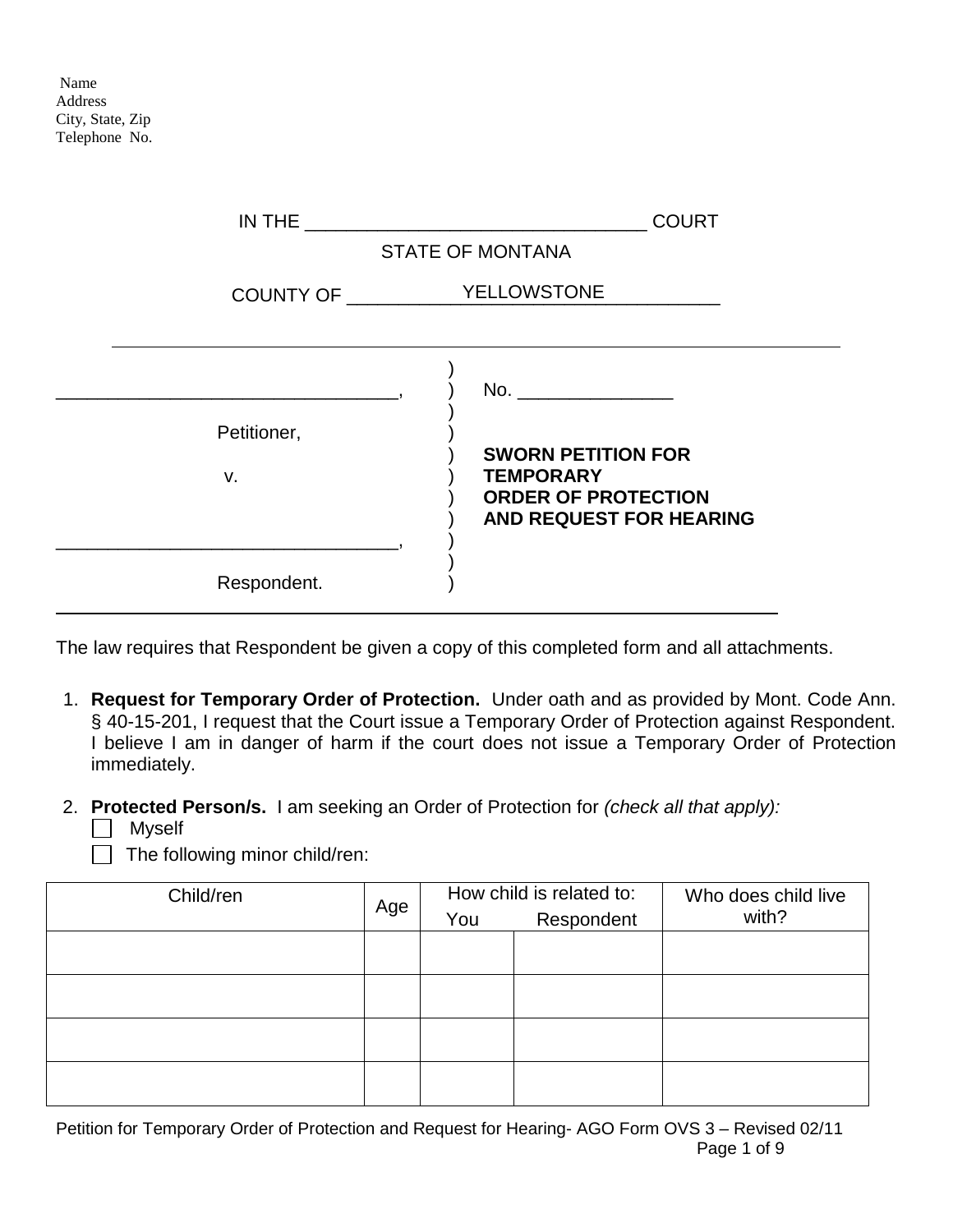Other people you would like to be protected *(first and last names and relationship to both you and Respondent)*:

|                                              | Residence. I live or am staying in the City of ________________________________,                                                                                                           |
|----------------------------------------------|--------------------------------------------------------------------------------------------------------------------------------------------------------------------------------------------|
|                                              |                                                                                                                                                                                            |
|                                              |                                                                                                                                                                                            |
|                                              |                                                                                                                                                                                            |
|                                              |                                                                                                                                                                                            |
| (Check all that apply).                      |                                                                                                                                                                                            |
| The Respondent does not live with me.        |                                                                                                                                                                                            |
|                                              |                                                                                                                                                                                            |
|                                              | I have left a residence where I lived with the Respondent. I want to return:                                                                                                               |
| $\vert\,\,\,\vert$ to live at that residence |                                                                                                                                                                                            |
| $\Box$ to get personal belongings            |                                                                                                                                                                                            |
|                                              |                                                                                                                                                                                            |
| A business is run from the home.             |                                                                                                                                                                                            |
|                                              |                                                                                                                                                                                            |
|                                              | The business is run by: $\Box$ me $\Box$ Respondent $\Box$ both me and Respondent                                                                                                          |
|                                              | 4. Relationship. (Please check all that apply to the relationship between the Respondent (the<br>person you want restrained) and you or the person(s) for whom you are seeking protection) |
|                                              | $\perp$ I (or the person I want protected) have/has a relationship with Respondent as follows:                                                                                             |
| <b>Married</b>                               |                                                                                                                                                                                            |
| Were married, but are now separated          |                                                                                                                                                                                            |
| <b>Divorced</b>                              |                                                                                                                                                                                            |
|                                              | Are currently dating or having an ongoing intimate relationship                                                                                                                            |
| Live together                                |                                                                                                                                                                                            |
| Lived together in the past                   |                                                                                                                                                                                            |
| Have a child and/or children together        |                                                                                                                                                                                            |
|                                              | Is a family member or a former family member of Respondent                                                                                                                                 |
|                                              | Dated or had an ongoing intimate relationship in the past                                                                                                                                  |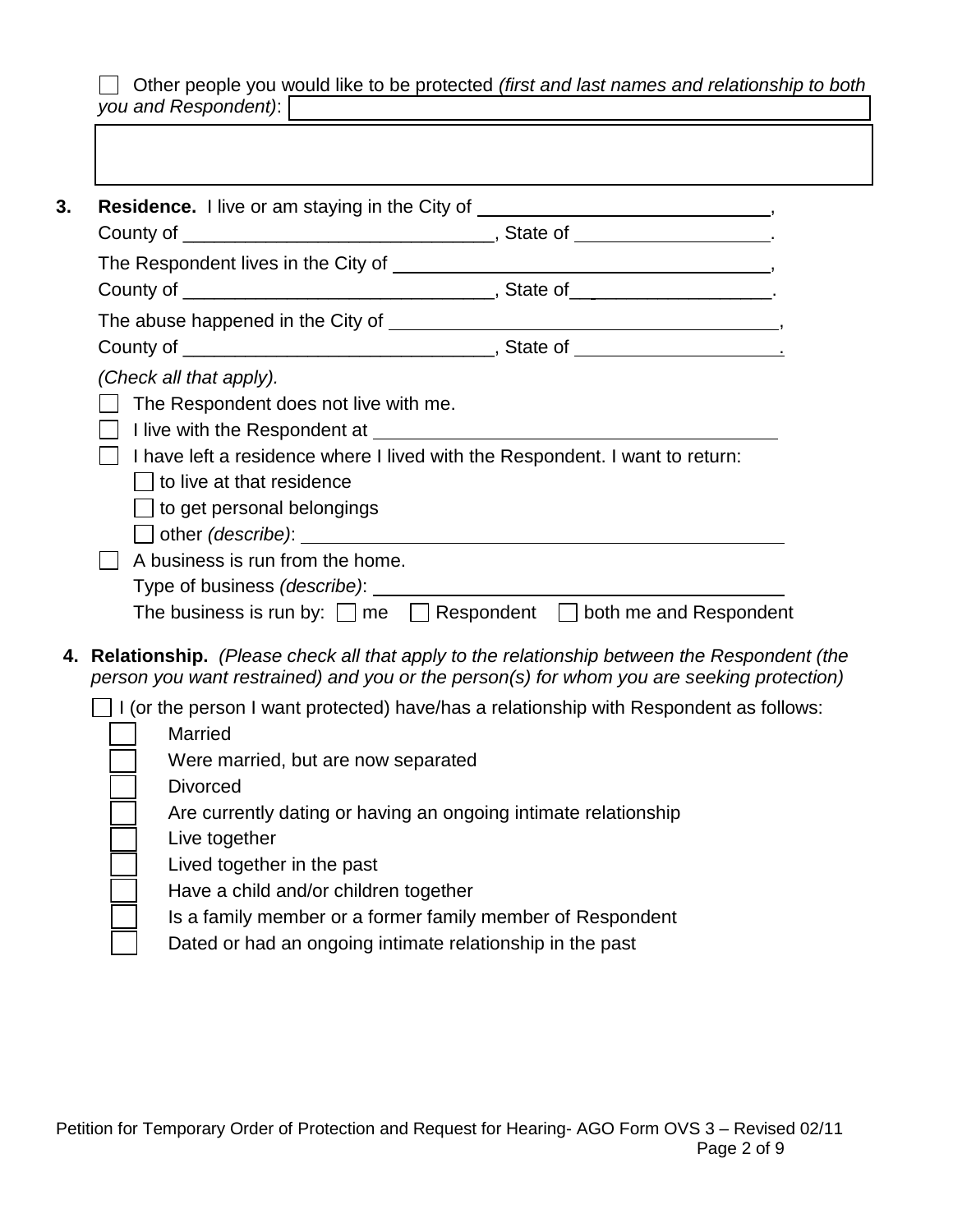If a dating relationship please describe:

Nature of relationship

Length of time of the dating relationship

How often saw each other

Time since relationship ended

Victim of Sexual Assault/ Stalking/ Other: *(describe how you know Respondent)*

 $\vert \ \vert$  I am the parent, guardian or other person supervising the welfare of a child less than 16 years of age and request that Respondent, who is a person over 18 years of age and who has no legal right of supervision or control over the child, to stop contacting the child because I believe that the contact is not in the child's best interests as set forth in MCA § 45-5- 622 (4).

- **5. Information about the violence.** Please explain what the Respondent did to you (and/or the person you want protected). Be specific. Write down places and dates as well as you can remember. It does not matter when the abuse happened or whether you reported it to the police. But you must tell the judge why you are afraid now.
	- A. RECENT ABUSE

Date of the most recent abuse:

Who was there?

Where did it take place?

What did the Respondent do or say that made you (and/or the person you want protected) afraid?

Did the Respondent use or threaten to use a gun or other weapon? If yes, list how:

Describe any injuries: \_

Did the police come?  $\Box$  Yes  $\Box$  No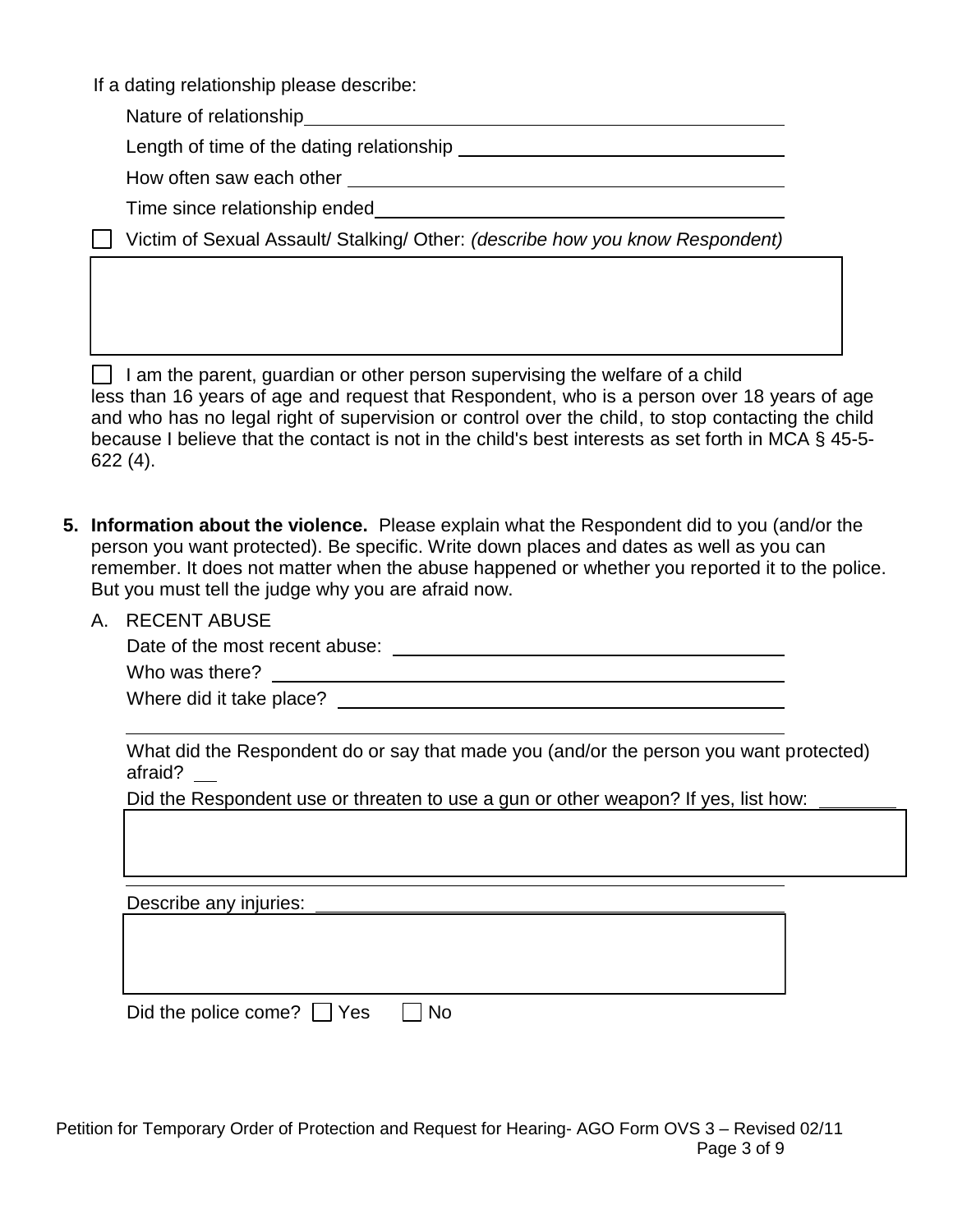### B. PAST ABUSE

Describe any past abuse. Explain what happened in past situations. Be sure to explain when the abuse occurred, where it happened, and who was there. Explain why you (and/or the person you want protected) are afraid now.

Check here if you need more space to write. Attach a sheet of 8  $\frac{1}{2}$  x 11 paper and write: "Explanation of What Happened" at the top. Do **NOT** use the back of this form.

### **6. Firearms** *(Check all that apply)*

To the best of your knowledge, does Respondent currently possess firearms?

Petition for Temporary Order of Protection and Request for Hearing- AGO Form OVS 3 – Revised 02/11 Page 4 of 9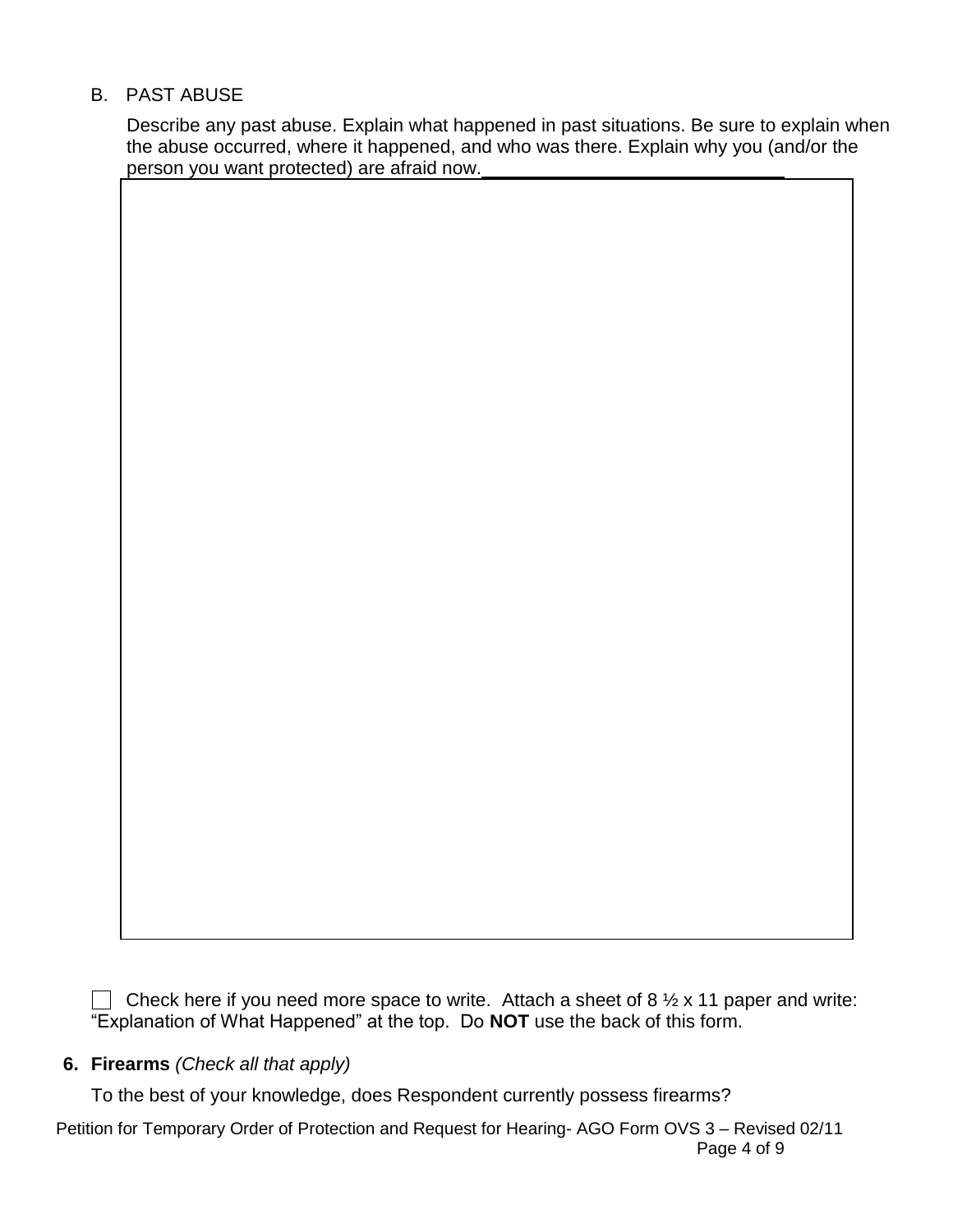$\Box$  No  $\Box$  Yes

 $\Gamma$ 

Where are the firearms located?

| 7. Other Court Cases (Check all that apply)                                                                                                                                                                                                                          |           |  |
|----------------------------------------------------------------------------------------------------------------------------------------------------------------------------------------------------------------------------------------------------------------------|-----------|--|
| A divorce, legal separation or custody case between me (and/or the person I want protected)<br>and Respondent has been filed in _________________________County, State of                                                                                            |           |  |
| Is the family law case listed above still pending? $\vert \vert$ Yes<br><b>No</b>                                                                                                                                                                                    |           |  |
| Did the Court issue a parenting plan? $\vert \vert$ Yes $\vert \vert$ No                                                                                                                                                                                             |           |  |
| A criminal charge of                                                                                                                                                                                                                                                 | was filed |  |
| against me or Respondent in <b>container the contract of the set of the contract of the contract of the contract of the contract of the contract of the contract of the contract of the contract of the contract of the contract</b><br>Court in<br>County, State of |           |  |

□ List any other cases that you (and/or the person you want protected) or Respondent are or have been involved in:

#### **I ask the Court to Order the Following:**

1. **Respondent shall not commit or threaten to commit acts of violence against me (and/or the** person I want protected) and the following people including family members:

2.  $\Box$  Respondent shall not harass, annoy, disturb the peace of, telephone, email, contact, or otherwise communicate, directly or indirectly, with me (or the person I want protected), and the following family members, other victims of the abuse, or witnesses to the abuse:

 $3.$  Respondent shall not take the following child/ren out of this County or State: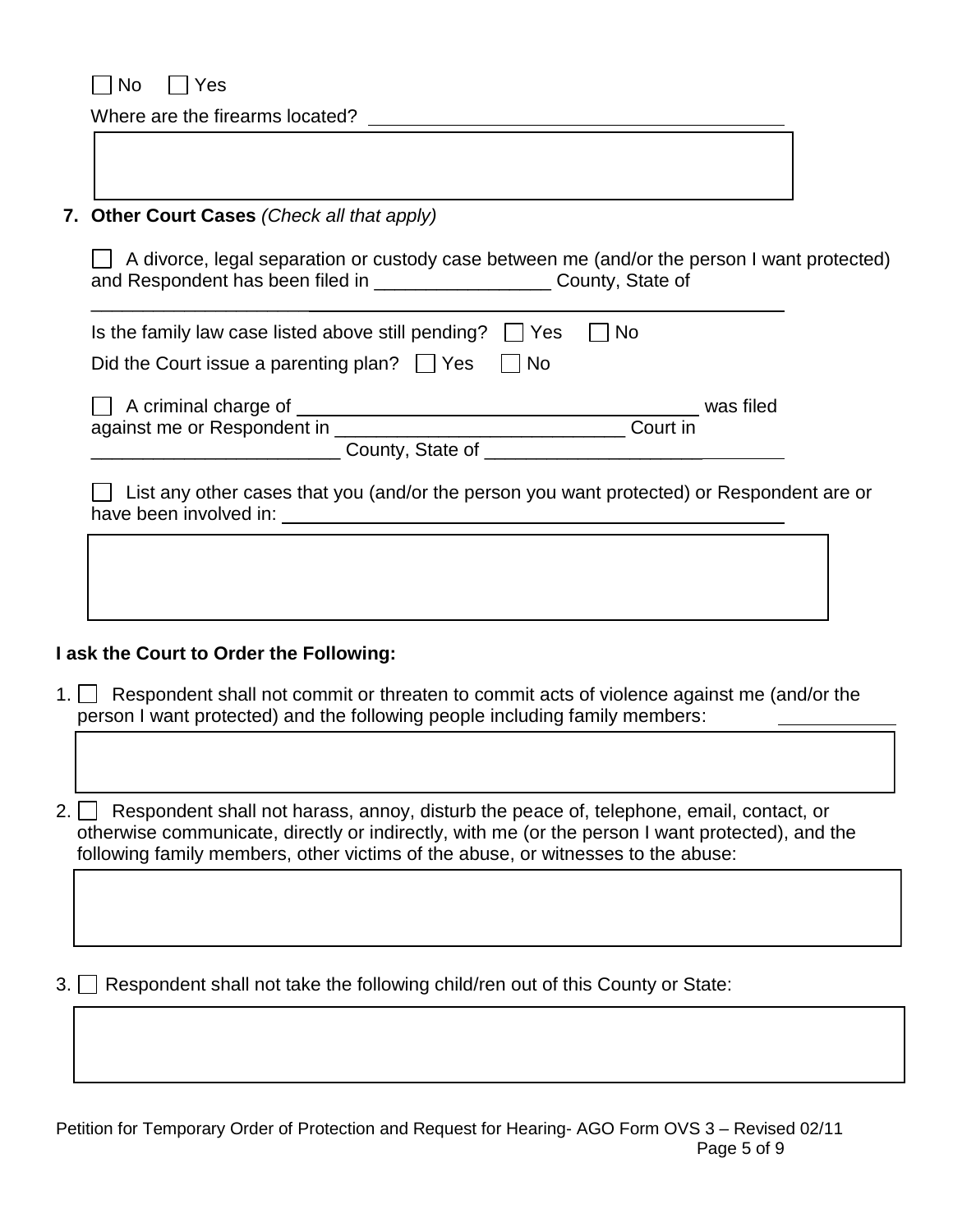4. *(List the distance, up to 1500 feet, that you want Respondent to stay away from you and/or the person you want protected and the places you check below).* 

| Respondent shall stay at least ___________ feet from:<br>Me (Petitioner)                                                                                                                                                                   |  |
|--------------------------------------------------------------------------------------------------------------------------------------------------------------------------------------------------------------------------------------------|--|
|                                                                                                                                                                                                                                            |  |
| Other people: example and the state of the state of the state of the state of the state of the state of the state of the state of the state of the state of the state of the state of the state of the state of the state of t             |  |
| My home (if you want the location of your home to be secret, do not list)                                                                                                                                                                  |  |
|                                                                                                                                                                                                                                            |  |
|                                                                                                                                                                                                                                            |  |
| 5. Respondent used or threatened me with firearms. Respondent shall not possess these firearms<br>(describe):                                                                                                                              |  |
| 6. Respondent shall not take, hide, sell, damage or dispose of property belonging to me (and/or<br>the person who I want protected) or Respondent or both of us.                                                                           |  |
| 7. Respondent shall give me (or the person I want protected) possession or use of the following<br>items (items may include the residence, automobile and other essential personal property no                                             |  |
|                                                                                                                                                                                                                                            |  |
| 8.     I (and/or the person I want protected) need a peace officer to help get possession of the<br>property listed in Number 7, or I request that a peace officer come with Respondent when picking<br>up his/her property or belongings. |  |
|                                                                                                                                                                                                                                            |  |

- 9. The Court should order Respondent to complete violence counseling, which may include alcohol or chemical dependency counseling or treatment, if appropriate.
- 10. The Court should order the following to provide for the safety and welfare of me and/or the person I want protected, and family:

Petition for Temporary Order of Protection and Request for Hearing- AGO Form OVS 3 – Revised 02/11 Page 6 of 9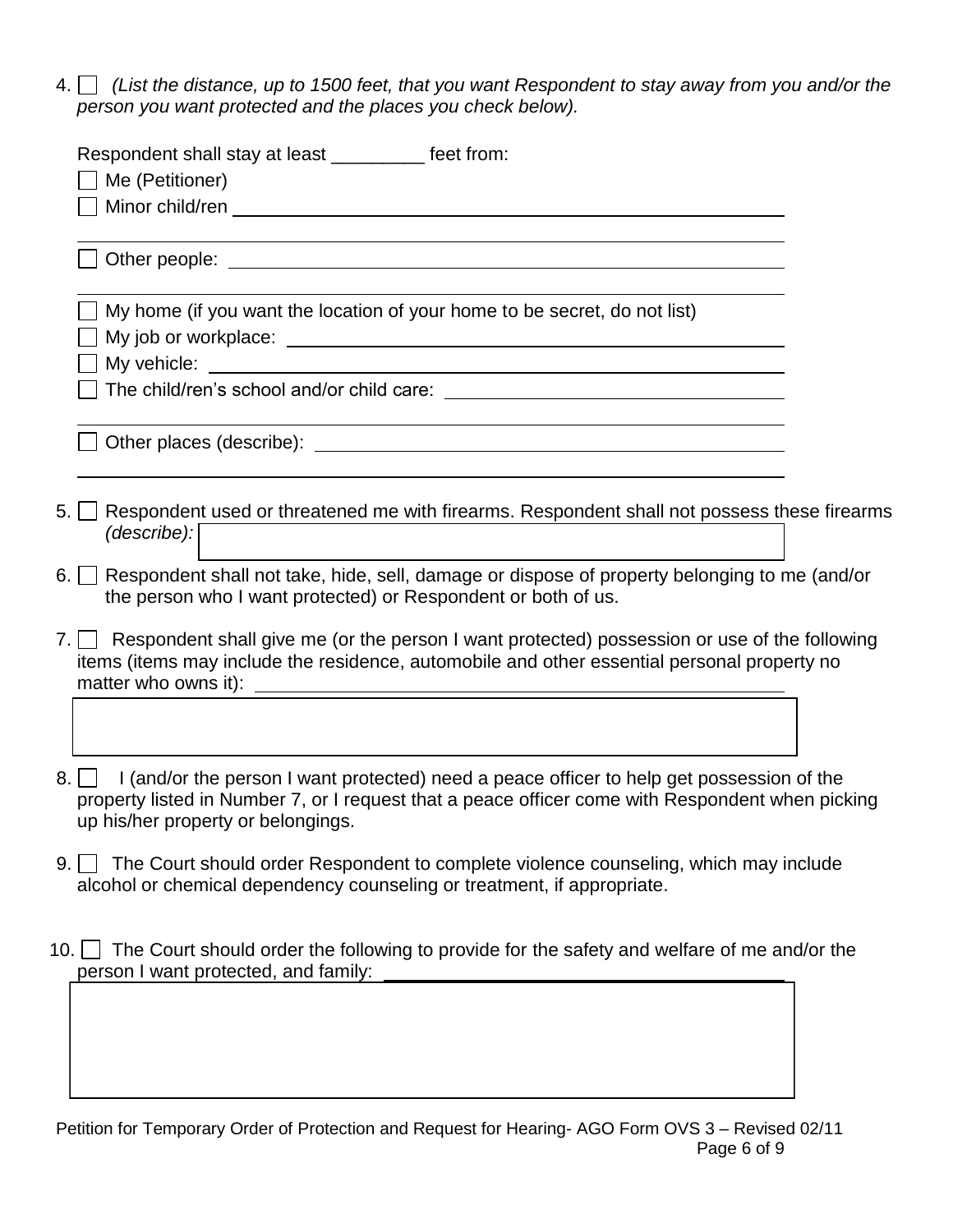11. Parenting of Child/ren

**Note:** Justice and City and Municipal Courts can protect minor children by listing them on the Order of Protection. Although these courts can provide short term visitation plans, they cannot make parenting plans. If you need a parenting plan, you need to file an action in your local District or Tribal Court.

*(Choose one)*

 $\Box$  Parenting of children does not apply in this case.

 $\Box$  The protections I have asked for in Paragraph 2 will keep Respondent away from the children. Therefore a visitation schedule is unnecessary.

I want the children listed in Appendix A to have parenting time with Respondent. I am attaching Appendix A that says what visitation schedule I want. *(Fill in and attach Appendix A).* 

### 12. Other Relief: The Court should order other protection as it deems just and proper.

**I SWEAR UNDER OATH OR AFFIRM I HAVE READ THIS APPLICATION, OR HAVE HAD IT READ TO ME, AND THE FACTS STATED IN THIS APPLICATION ARE TRUE AND CORRECT TO THE BEST OF MY KNOWLEDGE. I ALSO UNDERSTAND THAT PROVIDING FALSE INFORMATION IS A CRIME.**

| Date: | Signed: |
|-------|---------|
|       |         |

**Petitioner** 

Petition for Temporary Order of Protection and Request for Hearing- AGO Form OVS 3 – Revised 02/11 Page 7 of 9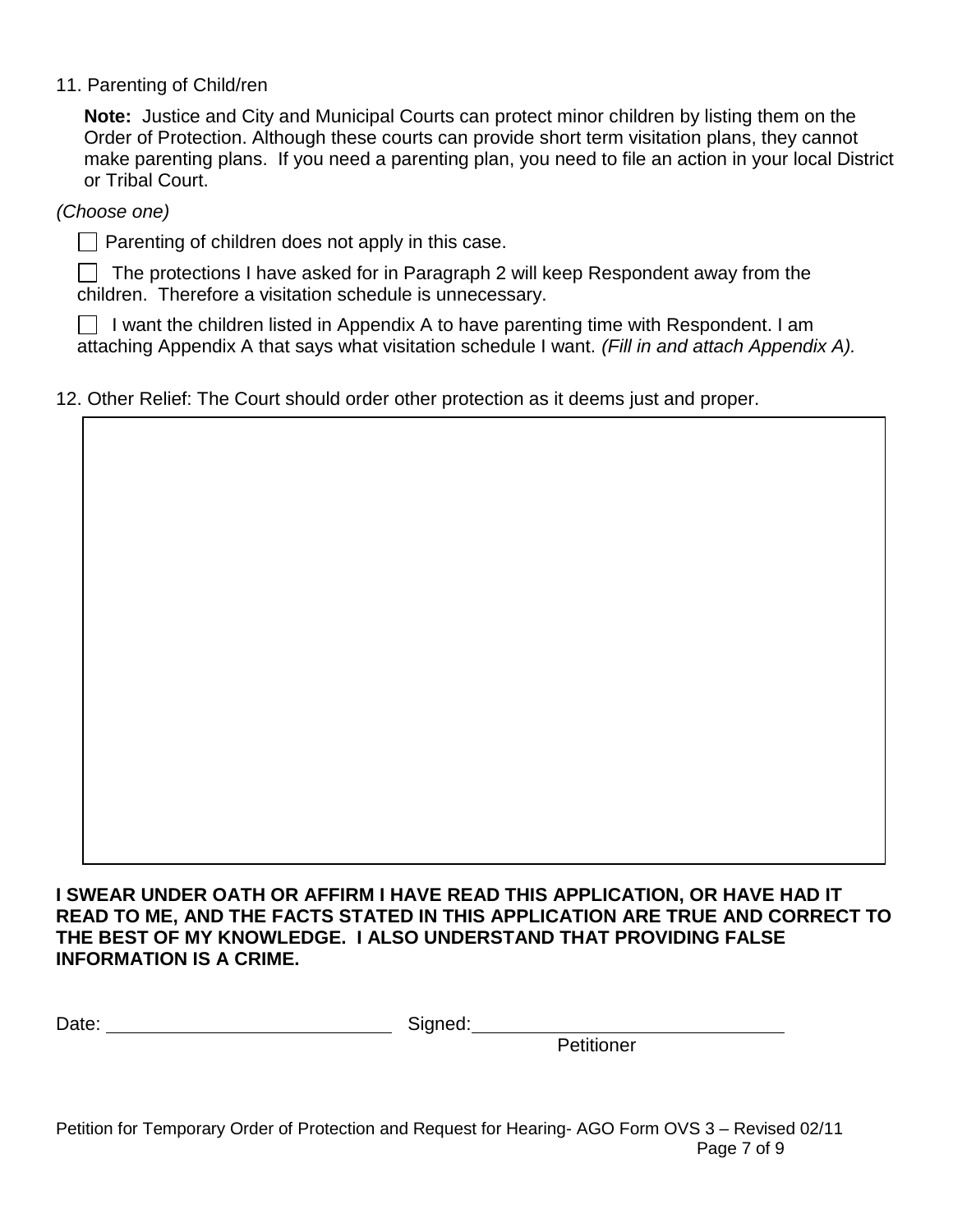# **NOTARY SEAL OR JUDGE'S SIGNATURE**

| STATE OF MONTANA             |                                                              |           |
|------------------------------|--------------------------------------------------------------|-----------|
| County of <u>Yellowstone</u> | :SS.                                                         |           |
|                              | SUBSCRIBED AND SWORN to before me this ___ day of __________ | <b>20</b> |
|                              | <b>JUDGE/CLERK/NOTARY</b>                                    |           |
| (For use by notary)          |                                                              |           |

|                                         | (signed)  |
|-----------------------------------------|-----------|
| Name                                    | (printed) |
| Notary Public for the State of Montana. |           |
| Residing at _____                       |           |
| My Commission Expires                   |           |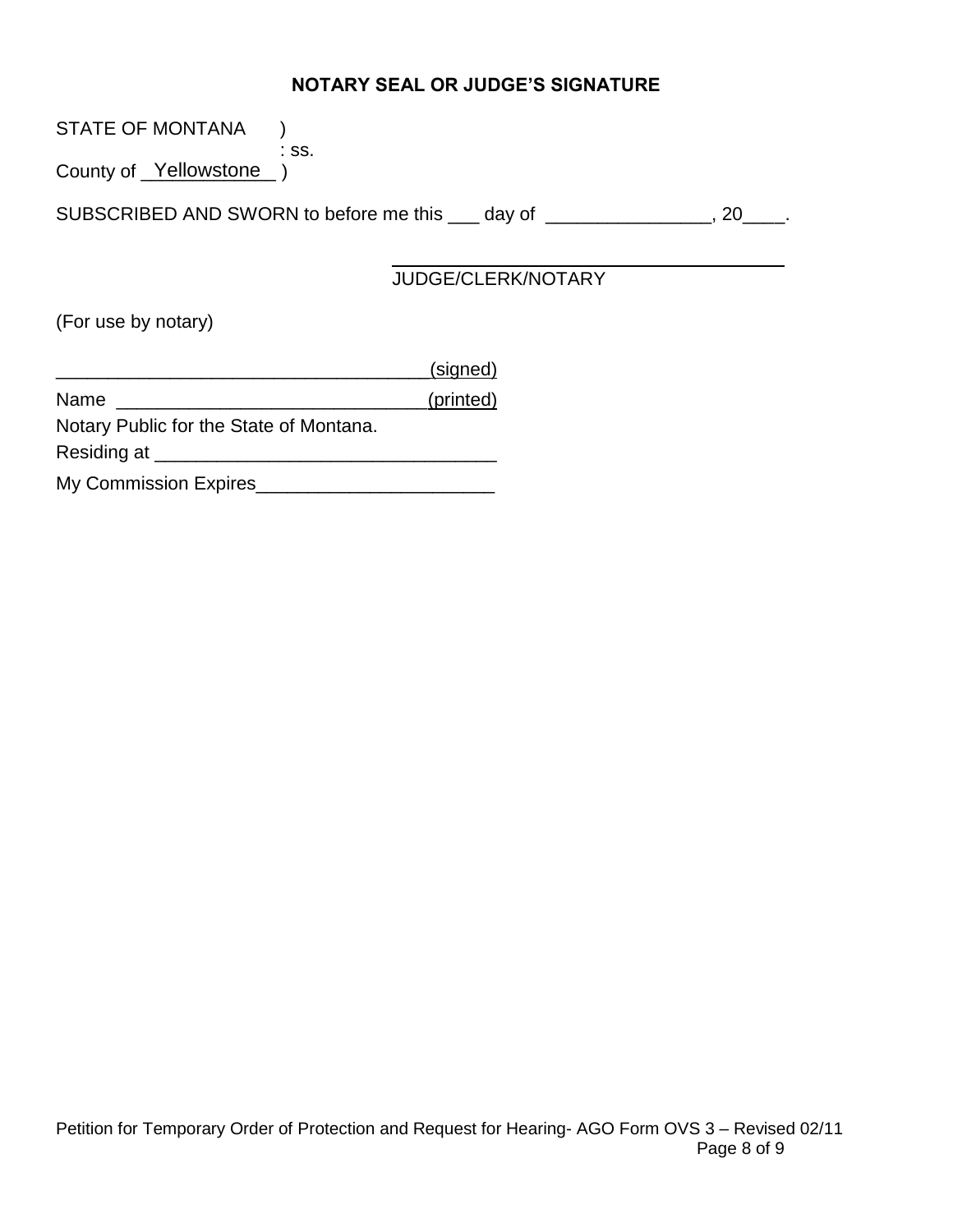## **APPENDIX A**

In this form, you will tell the Judge how the temporary visitation will take place under safe and peaceful conditions. You must have a very good reason before the Judge will deny the Respondent visitation. The visitation schedule will be temporary. For permanent parenting arrangements, you must file an action with your local District or Tribal Court.

Parenting schedules generally include:

- visits that take place on a regular basis;
- visits that vary in length depending on the ages and needs of the children.

Children *(List all children, whether or not you have asked that they be protected by the Order of Protection):*

| Children | Age | How child is related to<br>You | Respondent | Who does<br>child live<br>with? | State(s) where<br>child lived in<br>the last 6<br>months? |
|----------|-----|--------------------------------|------------|---------------------------------|-----------------------------------------------------------|
|          |     |                                |            |                                 |                                                           |
|          |     |                                |            |                                 |                                                           |
|          |     |                                |            |                                 |                                                           |
|          |     |                                |            |                                 |                                                           |

CHECK the visitation option that you want.

 $\Box$  I request the following visitation schedule:

Supervised visits *(List why, and supervised by whom):*

Neutral drop off and pick up location: Neutral Meutral Division in the state of the state of the state of the state of the state of the state of the state of the state of the state of the state of the state of the state of

Transportation provided by:

I request the Respondent have no visitation with the children because: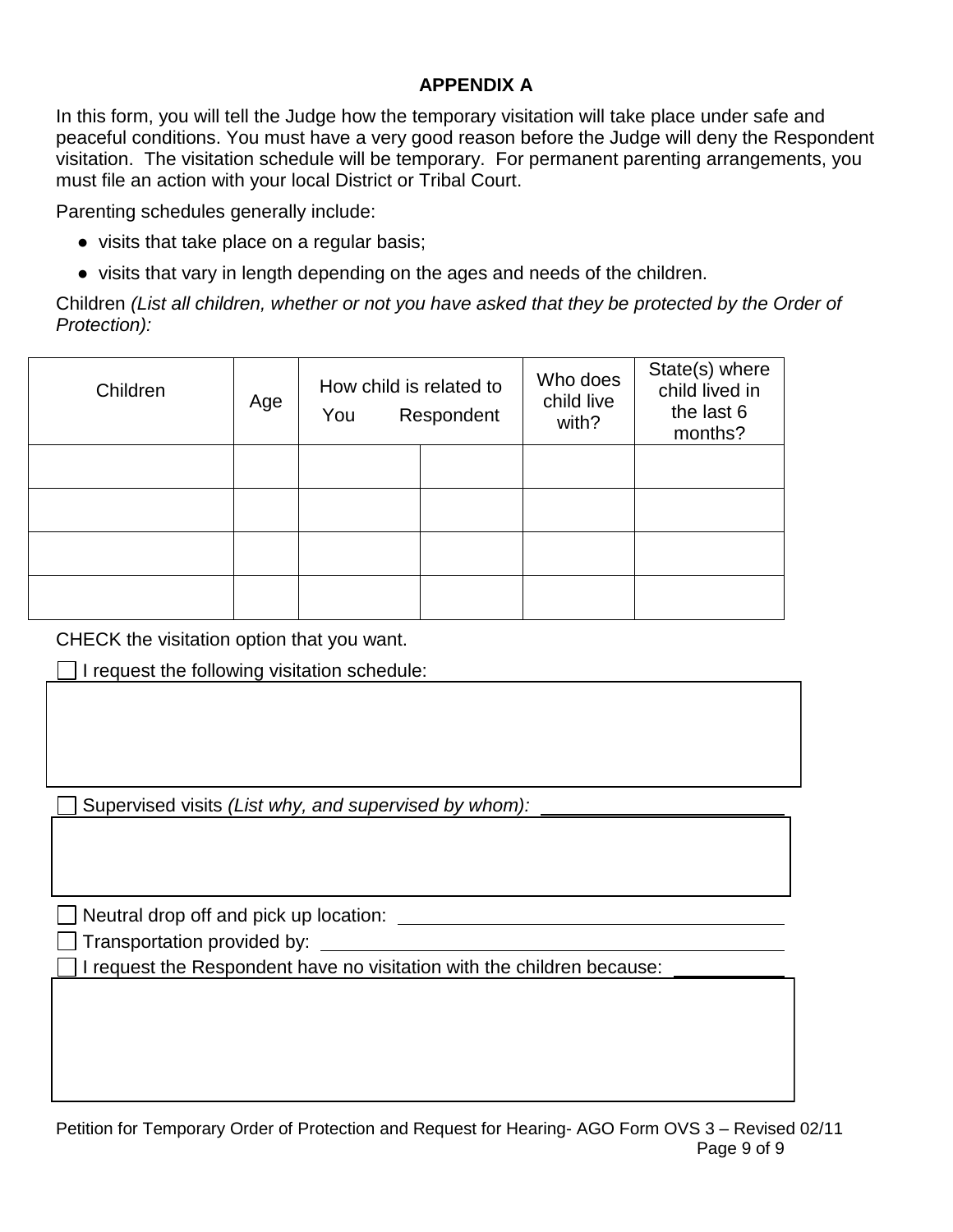#### **PETITIONER(S) NAME(S)**

|                                       | Address City, State, Zip                                                                                                                                                              | Phone No |       | CASE NO.                                                       |
|---------------------------------------|---------------------------------------------------------------------------------------------------------------------------------------------------------------------------------------|----------|-------|----------------------------------------------------------------|
|                                       | 1(b).                                                                                                                                                                                 |          |       | $CV-2012$ - $\qquad \qquad$                                    |
| Address                               | City, State, Zip<br><b>VS</b>                                                                                                                                                         | Phone No |       |                                                                |
| RESPONDENT(S) NAME(S).                | 2(a).                                                                                                                                                                                 |          |       | <b>PRÆCIPE</b>                                                 |
| Address                               | City, State, Zip                                                                                                                                                                      | Phone No |       |                                                                |
|                                       | TO THE SHERIFF OF YELLOWSTONE COUNTY:                                                                                                                                                 |          |       |                                                                |
| Other                                 | Make legal service on the above-named respondent the following documents:<br>Petition for Protective Order and Temporary Order of Protection<br>Order of Protection Amended Permanent |          |       | Amended                                                        |
|                                       |                                                                                                                                                                                       |          |       |                                                                |
|                                       | at the respondent's address shown above or at the address below or at the respondent's place of                                                                                       |          |       |                                                                |
| employment:                           | <u> 1980 - Johann Barn, mars ann an t-Amhain Aonaich an t-Aonaich an t-Aonaich ann an t-Aonaich ann an t-Aonaich</u>                                                                  |          |       |                                                                |
|                                       |                                                                                                                                                                                       | Phone No |       |                                                                |
|                                       | Address City, State, Zip<br>The respondent's place of employment is as follows:                                                                                                       |          |       |                                                                |
|                                       | <b>Employer's Name</b>                                                                                                                                                                |          |       |                                                                |
|                                       | Address City, State, Zip                                                                                                                                                              | Phone No |       |                                                                |
| [8] Information about the respondent: |                                                                                                                                                                                       |          |       |                                                                |
|                                       |                                                                                                                                                                                       |          | Eyes: |                                                                |
| Race:                                 |                                                                                                                                                                                       |          |       |                                                                |
|                                       |                                                                                                                                                                                       |          |       |                                                                |
| Vehicle Make:                         |                                                                                                                                                                                       |          |       | Type: _________ Model _________ Year: ________ Color: ________ |
|                                       |                                                                                                                                                                                       |          |       |                                                                |
|                                       | Respondent may have the care, custody, possession or control of a firearm or weapon.                                                                                                  |          |       |                                                                |

Signature of the requesting party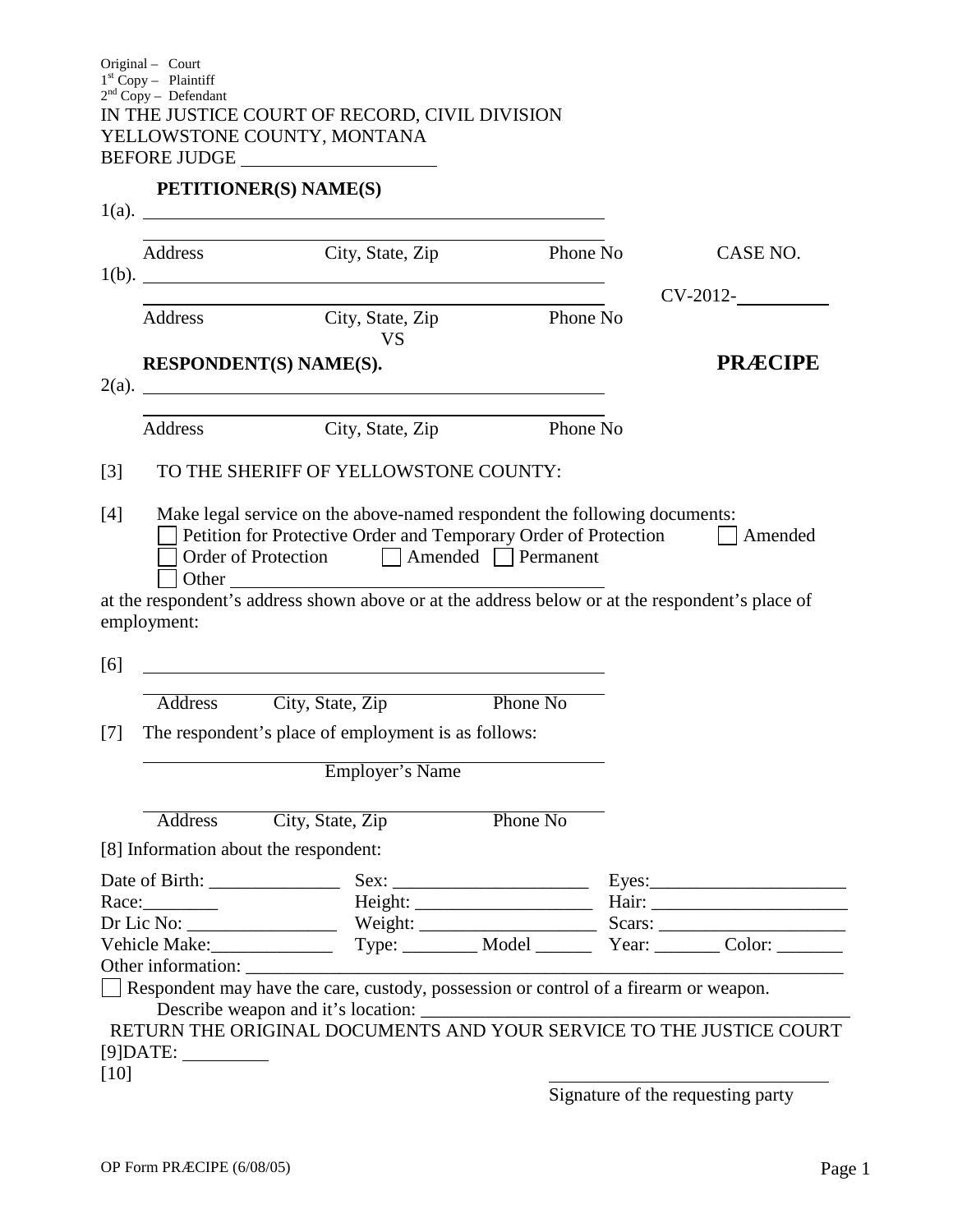# LAW ENFORCEMENT SERVICE INFORMATION *Confidential*

Please provide as much information as you can. **YOU MUST FILL IN ALL THE SHADED AREAS.** If you do not, law enforcement will not serve your order and the form will be returned to the court clerk.

#### **You** *(Remember you MUST fill in all the shaded areas)***:**

| Last Name: SASDASDASDASDAS                      |             |              | First:<br><b>SDASDAS</b> |                    |                      | <b>Middle Initial:</b><br>H |  |
|-------------------------------------------------|-------------|--------------|--------------------------|--------------------|----------------------|-----------------------------|--|
| Date of Birth:<br>12/20/1970                    | Race:<br>cА | Male $\odot$ | Female (                 |                    | Social Security No.: |                             |  |
| Home Address:                                   |             |              | City:                    |                    | State:               | Zip:                        |  |
| Home Phone No.:                                 |             |              |                          | Message Phone No.: |                      |                             |  |
| Work Name and Address:                          | Phone No.:  |              |                          |                    |                      |                             |  |
| Name of Relative or Friend Not Living With You: |             |              |                          |                    | Phone No.:           |                             |  |

#### **Other Persons You Wish Protection For:** *(Please use additional page, if needed)*

| Last Name:     |                 |        | First:                           |                                  |                 | Middle Initial: |      |
|----------------|-----------------|--------|----------------------------------|----------------------------------|-----------------|-----------------|------|
| Date of Birth: | Race:           | Male   | Social Security No.:<br>Female ( |                                  |                 |                 |      |
| Home Address:  |                 |        | City:                            |                                  | State:          |                 | Zip: |
| Last Name:     |                 |        | First:                           |                                  |                 | Middle Initial: |      |
| Date of Birth: | Race:           | Male ( | Social Security No.:<br>Female   |                                  |                 |                 |      |
| Home Address:  |                 |        | City:                            |                                  | State:          |                 | Zip: |
| Last Name:     |                 |        | First:                           |                                  |                 | Middle Initial: |      |
| Date of Birth: | Race:           | Male ( | Social Security No.:<br>Female   |                                  |                 |                 |      |
| Home Address:  |                 |        | City:                            |                                  | State:          |                 | Zip: |
| Last Name:     |                 |        | First:                           |                                  | Middle Initial: |                 |      |
| Date of Birth: | Male (<br>Race: |        |                                  | Female (<br>Social Security No.: |                 |                 |      |
| Home Address:  |                 |        | City:                            |                                  | State:          |                 | Zip: |

#### **The Person Against Whom You Are Seeking the Order:**

| Last Name:                     |         |        | First:                           |  |        | Middle Initial:  |      |  |
|--------------------------------|---------|--------|----------------------------------|--|--------|------------------|------|--|
| Date of Birth:                 | Race:   | Male ( | Female (<br>Social Security No.: |  |        |                  |      |  |
| Home Address:                  |         |        | City:                            |  | State: |                  | Zip: |  |
| Home Phone No.:                |         |        | Message Phone No.:               |  |        |                  |      |  |
| Height:                        | Weight: |        | Hair Color:                      |  |        | Eye Color:       |      |  |
| Describe any tattoos or scars: |         |        |                                  |  |        |                  |      |  |
|                                |         |        |                                  |  |        |                  |      |  |
| Employer:                      |         |        | Phone No.:                       |  |        | Work Days/Hours: |      |  |
| Address:                       |         |        | City:<br>State:                  |  |        | Zip:             |      |  |
| Name of Relative or Friend:    |         |        | Phone No.:                       |  |        |                  |      |  |
| Make & Model of Car:           |         |        |                                  |  | Year:  | Color:           |      |  |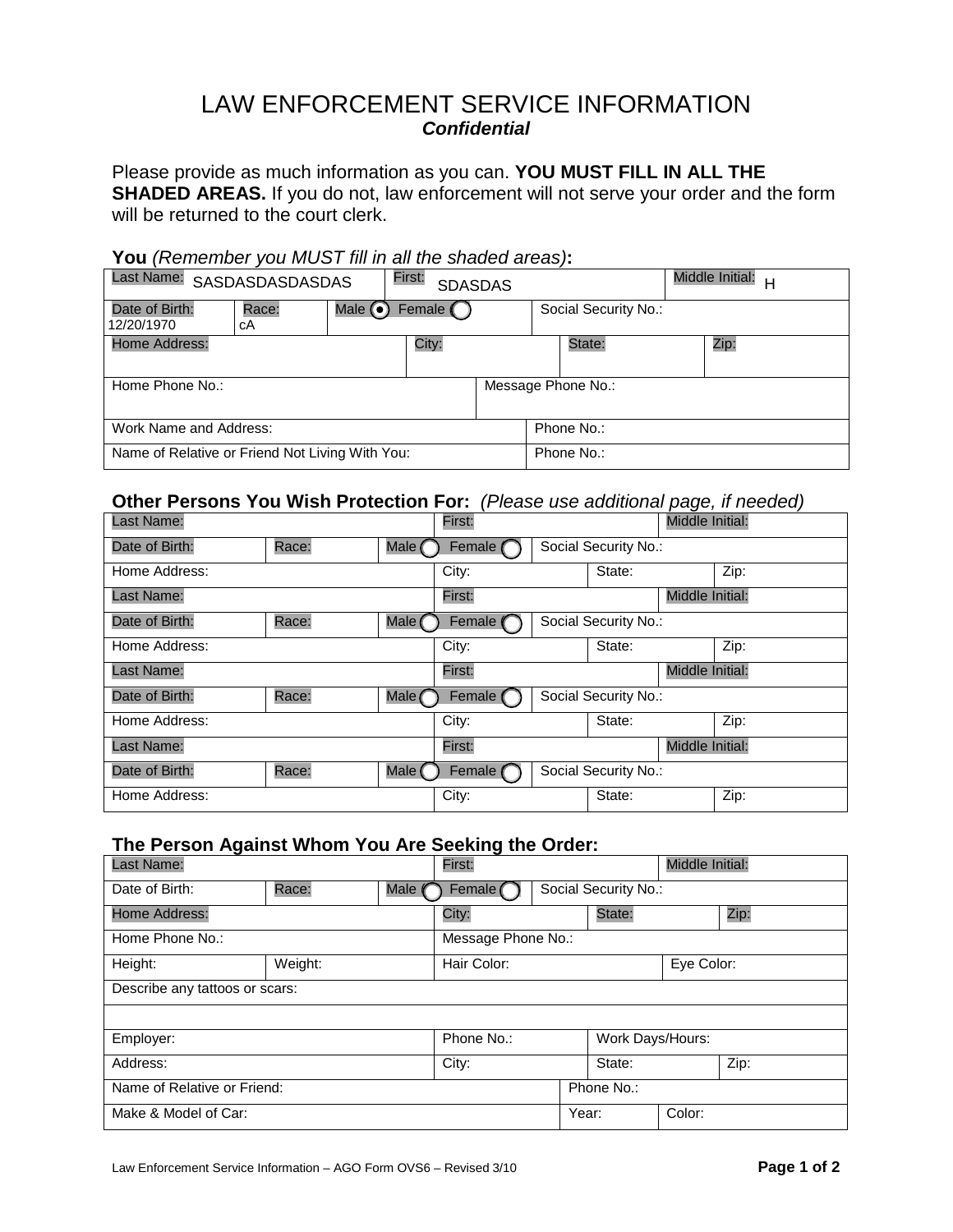| License Plate No.: | State. |
|--------------------|--------|

#### **Additional Important Information:**

| Has this person been convicted of a crime? YES [ ] NO [ ] Don't Know [ ]   If YES, What? |  |
|------------------------------------------------------------------------------------------|--|
| Does this person have any weapons? YES [ ] NO [ ] Don't Know [ ]                         |  |
| Do you consider this person dangerous? YES [ ] NO [ ]                                    |  |
| Places this person may be found:                                                         |  |
|                                                                                          |  |

Include written directions or a map if a street address is not available. Without sufficient address information, service of the order may be delayed or may not be possible.

Please use this space for any additional information (i.e. Additional Protected Family Members)